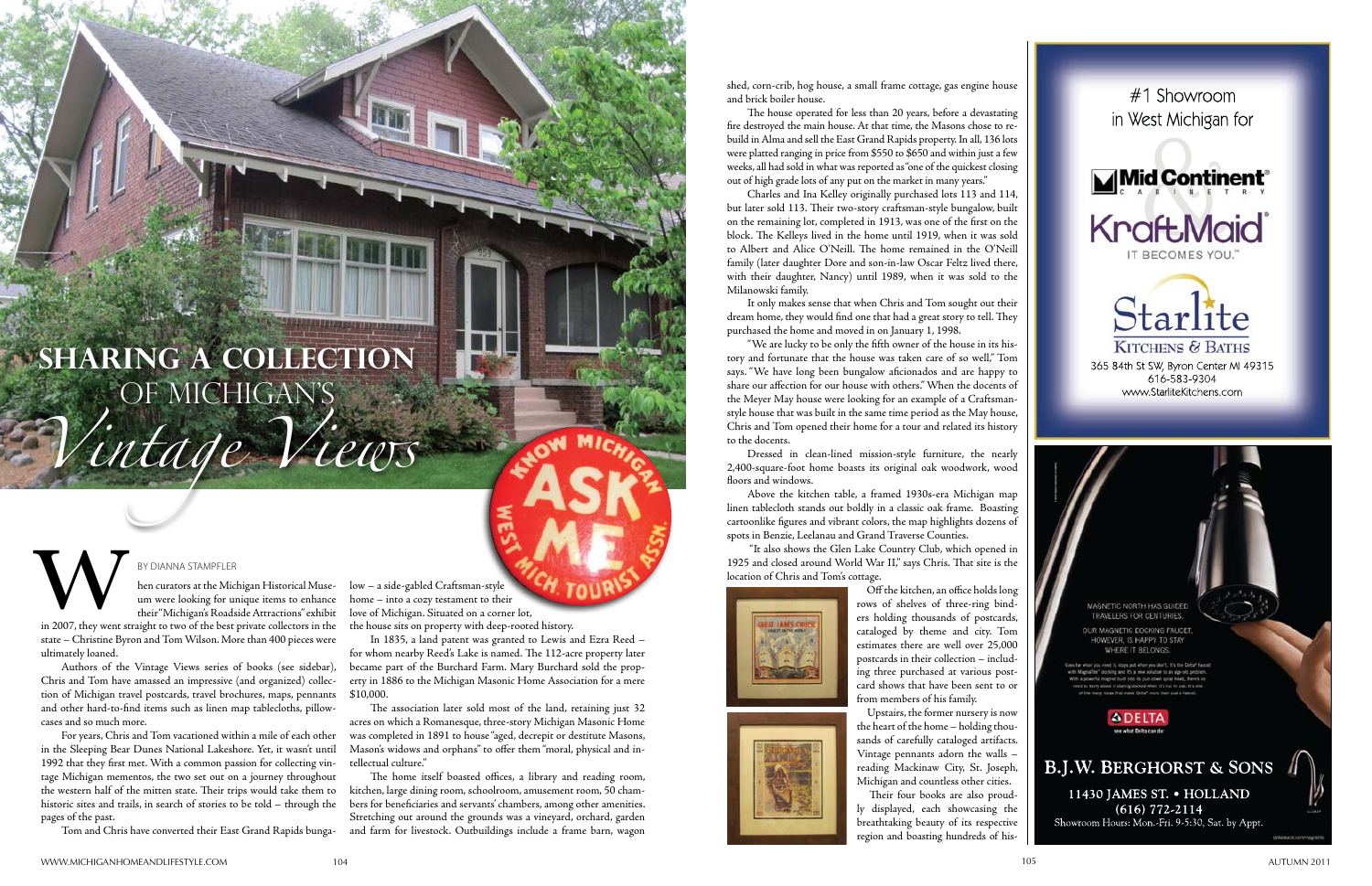www. michiganho eandlifes tyle.co m

m 106 107 AUTUMN 2011

## **• Design/BuilD**

RIDGE

LANDSCAPING, INC.

**• PROPeRTY MainTenance**

 $\mathcal{W}$  the DAY

 $-$  EST. 1987

**• snOW ManageMenT**















toric postcards, photographs, news paper articles, early travel guides and brochures of days gone by, from the 1890s through the 1960s.

The first book to hit the market was, fittingly, Vintage Views of Leelanau County, in 2002.

"What you'll learn is that the more Leelanau County has changed, the more it has stayed the same," says the publisher. "And what people loved about Leelanau County in those days is what people love about it these days."



 The inaugural title was recognized as a Michigan Notable Book and also won an award from the Midwest In dependent Publishers Association.

 Next was the Vintage Views of the Charlevoix-Petoskey Region, published by the University of Michigan Press, in 2006 (also a Michigan Notable winner). Vintage Views of the Mackinac Straits Area came next in 2007, published by Arbutus Press.

 The latest title in the series is Vintage Views Along the West Michigan Pike, which was released in June 2011 from Arbutus Press.

 One of Michigan's oldest travel routes, the West Michigan Pike, later M-11, and now US-31, was the first

guides, maps and brochures.